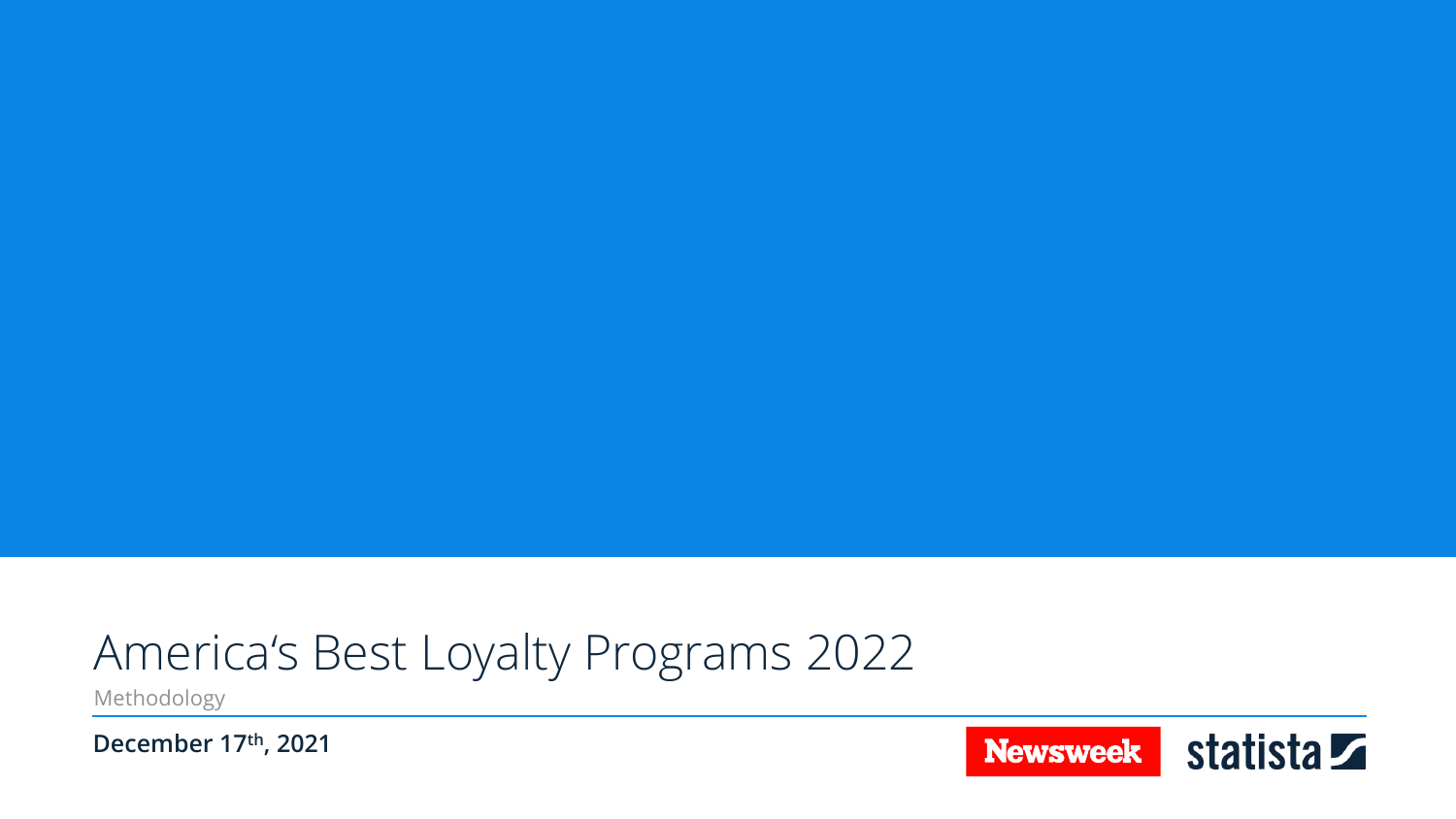### Summary Methodology – America's Best Loyalty Programs

**The 2022 ranking of America's Best Loyalty Programs was compiled based on the results of an independent survey of more than 4,000 U.S. customers who are members of loyalty programs of retailers or service providers in the United States. Customers were given the opportunity to evaluate various loyalty programs: in total around 20,000 evaluations were collected. The survey period ran from October to November 2021.**

**We defined loyalty programs as all reward programs that provided the customer with a benefit when purchasing or using the products or services of the associated brands.**

**The survey was conducted on retailers and service providers from 36 categories, providing results for a broad spectrum of loyalty programs in traditional retail, online retail, and service segments.**

**The awarded loyalty programs each received an above average overall score.**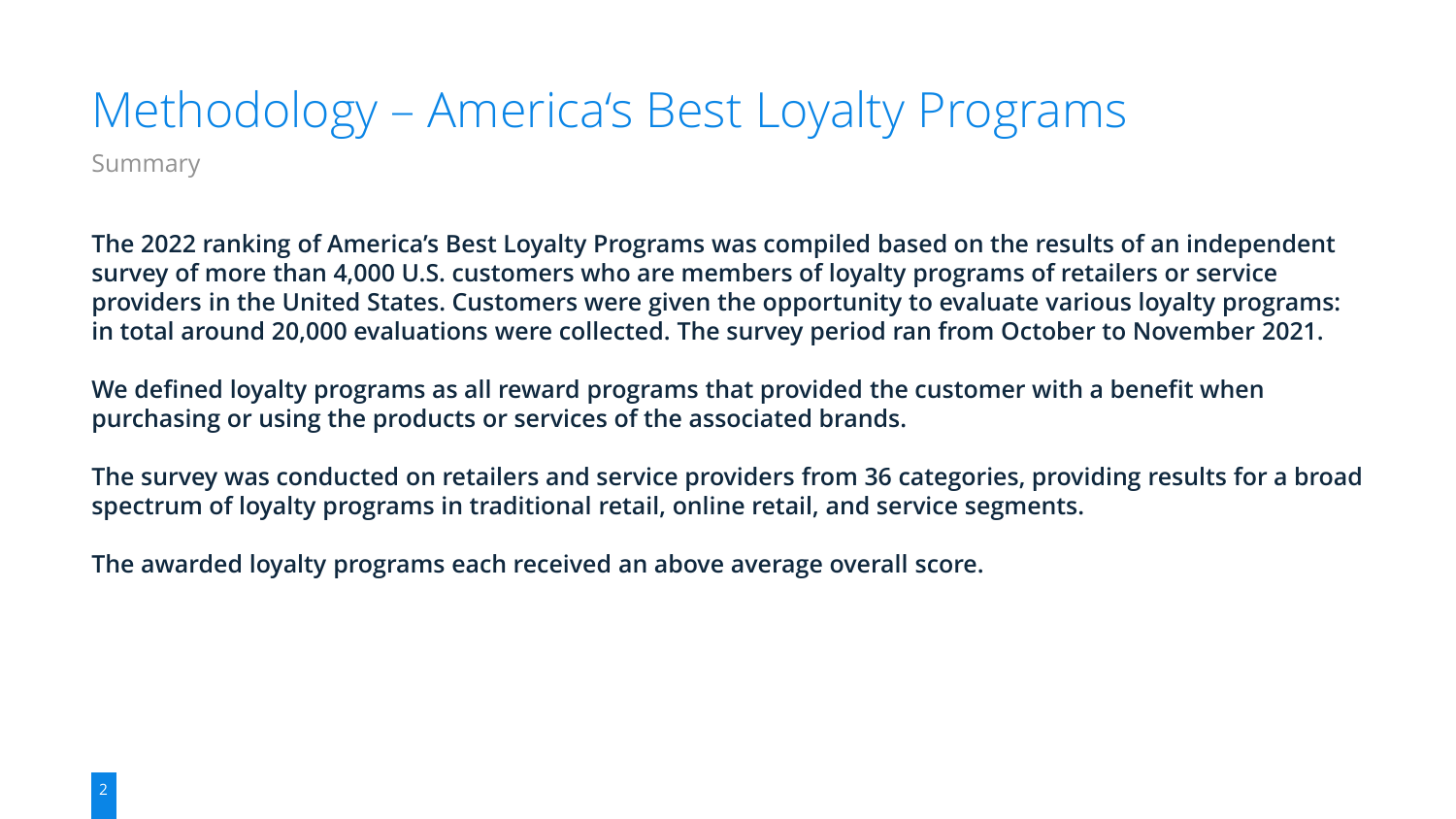The analysis of the best loyalty programs is based on a panel survey of more than 4,000 respondents

Basis

**The survey was conducted using online access panels, providing a representative sample of more than 4,000 American customers. Each survey respondent gave evaluations of several brands: in total over 20,000 evaluations were collected.**

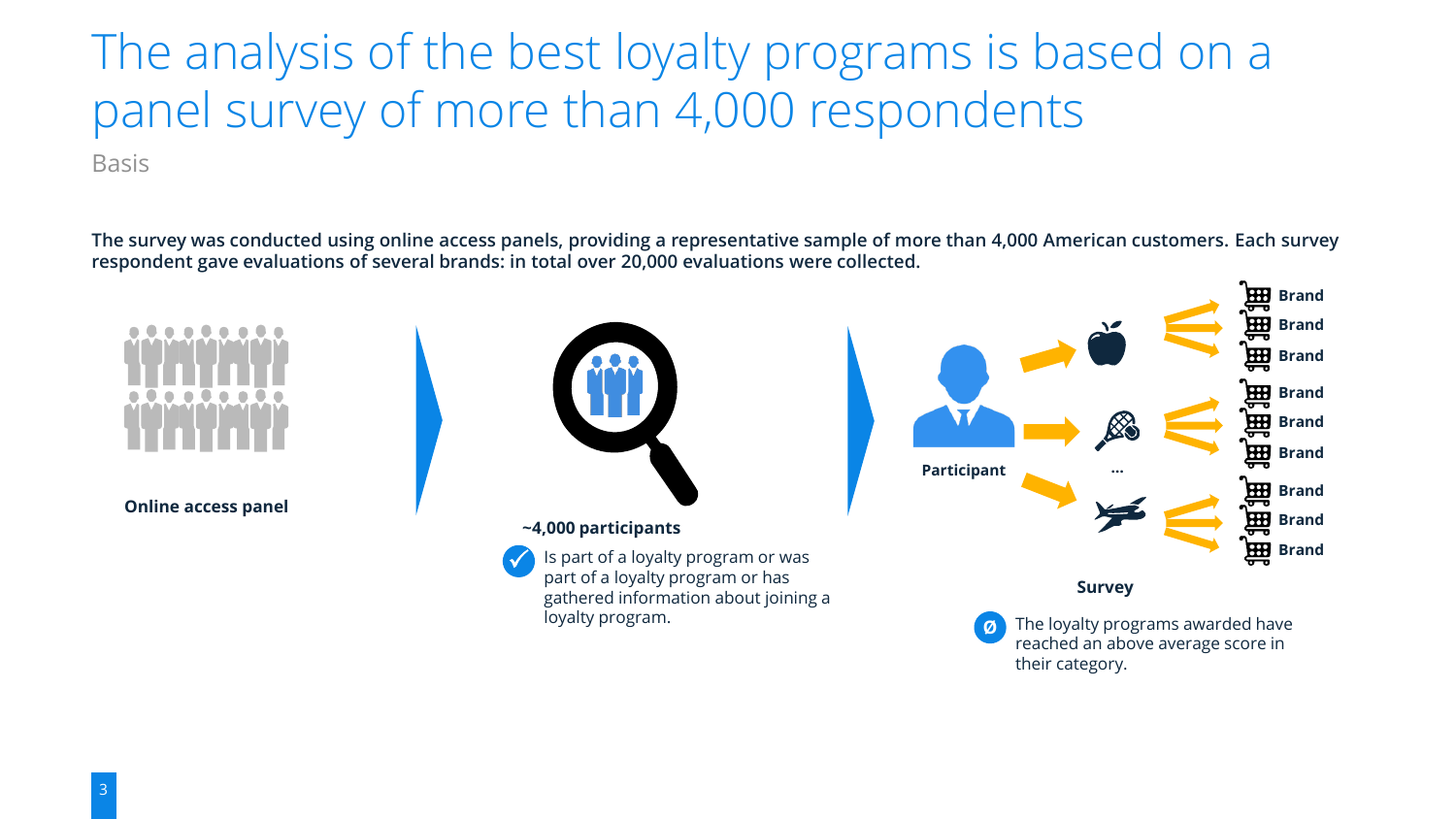### Assessment Criteria

Definition of the criteria

**The final assessment and rankings were based on six evaluation criteria:**

- **1. Ease & enjoyment: measures the value of the perks of being in the rewards program.**
- **2. Benefit: measures whether the rewards are - in the customers perception - worth being part of the program.**
- **3. Overall satisfaction: measures whether personal expectations were fulfilled, and whether the customer is satisfied with the experience of the loyalty program overall.**
- **4. Customer support: measures the level of assistance provided to customers when signing up for the program or having trouble redeeming benefits.**
- **5. Trust: measures the trust in the loyalty program around how they use the personal data provided through the program.**
- **6. Recommendation: measures the likelihood of recommending the program to friends and family.**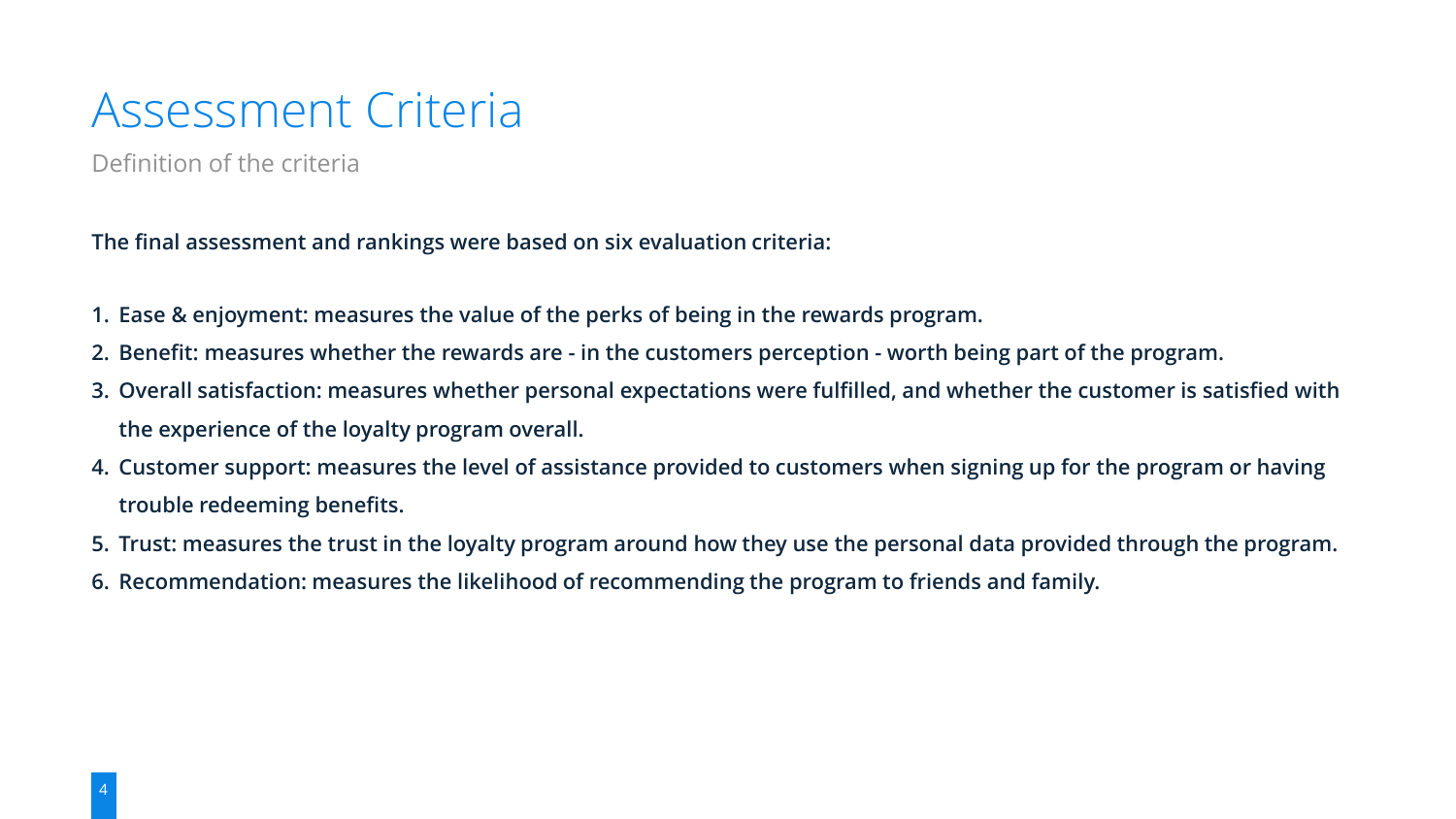## Breakdown of score and results

6 criteria make up the score for the ranking

#### **Score breakdown**

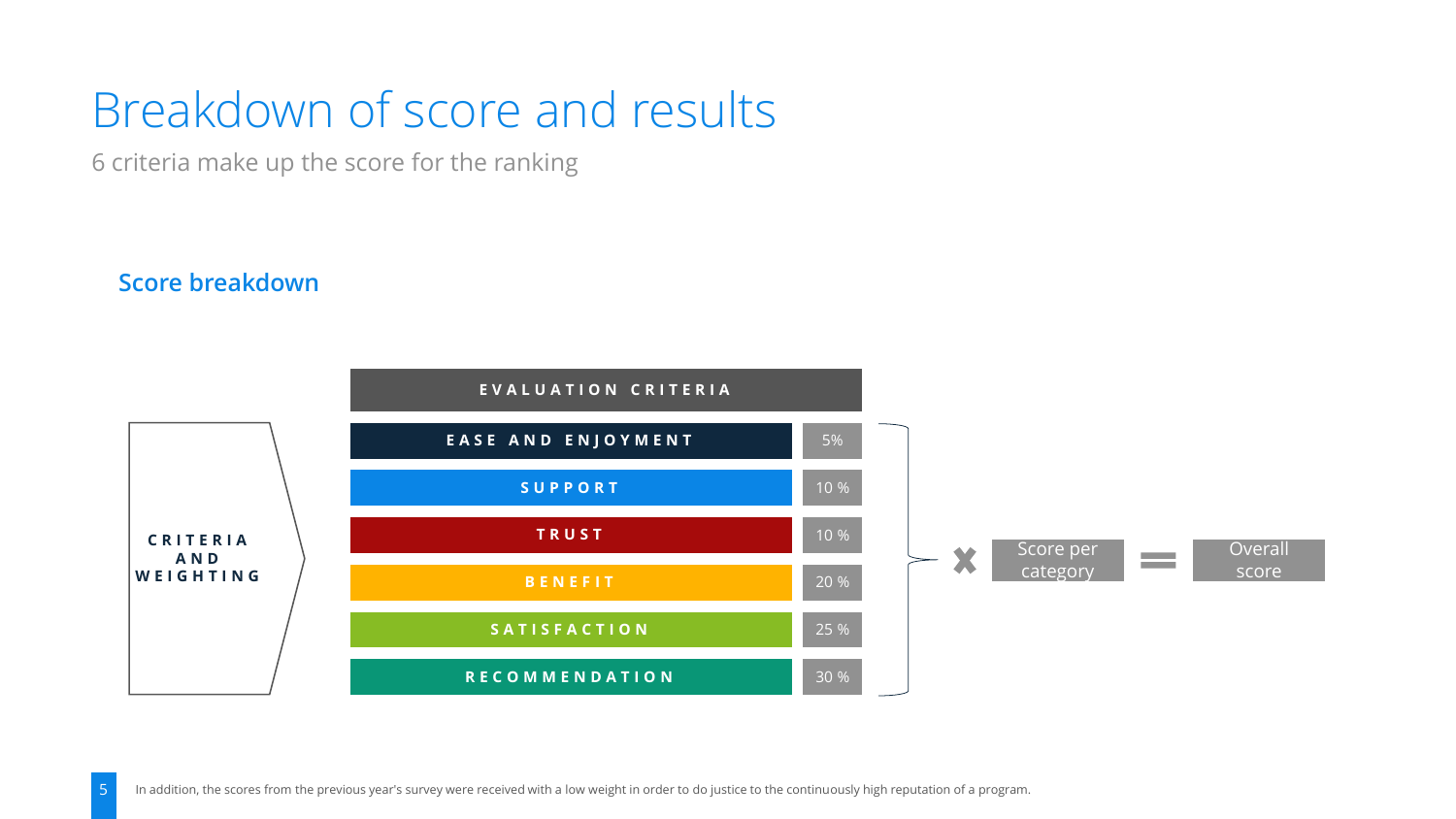# Categories (1/3)

Each loyalty program grouped by category

#### **Clothing**

- **1. Apparel**
- **2. Baby and Children's Products**
- **3. Department Stores**
- **4. Footwear**
- **5. Outdoor and Athletic Apparel**
- **6. Plus-Size Fashion**
- **7. Premium Apparel**
- **8. Women's Apparel**

#### **Food, Health and Beauty**

- **9. Convenience Stores**
- **10. Perfume and Cosmetics**
- **11. Pharmacies and Drugstores**
- **12. Supermarkets**
- **13. Superstores and Warehouse Club Stores**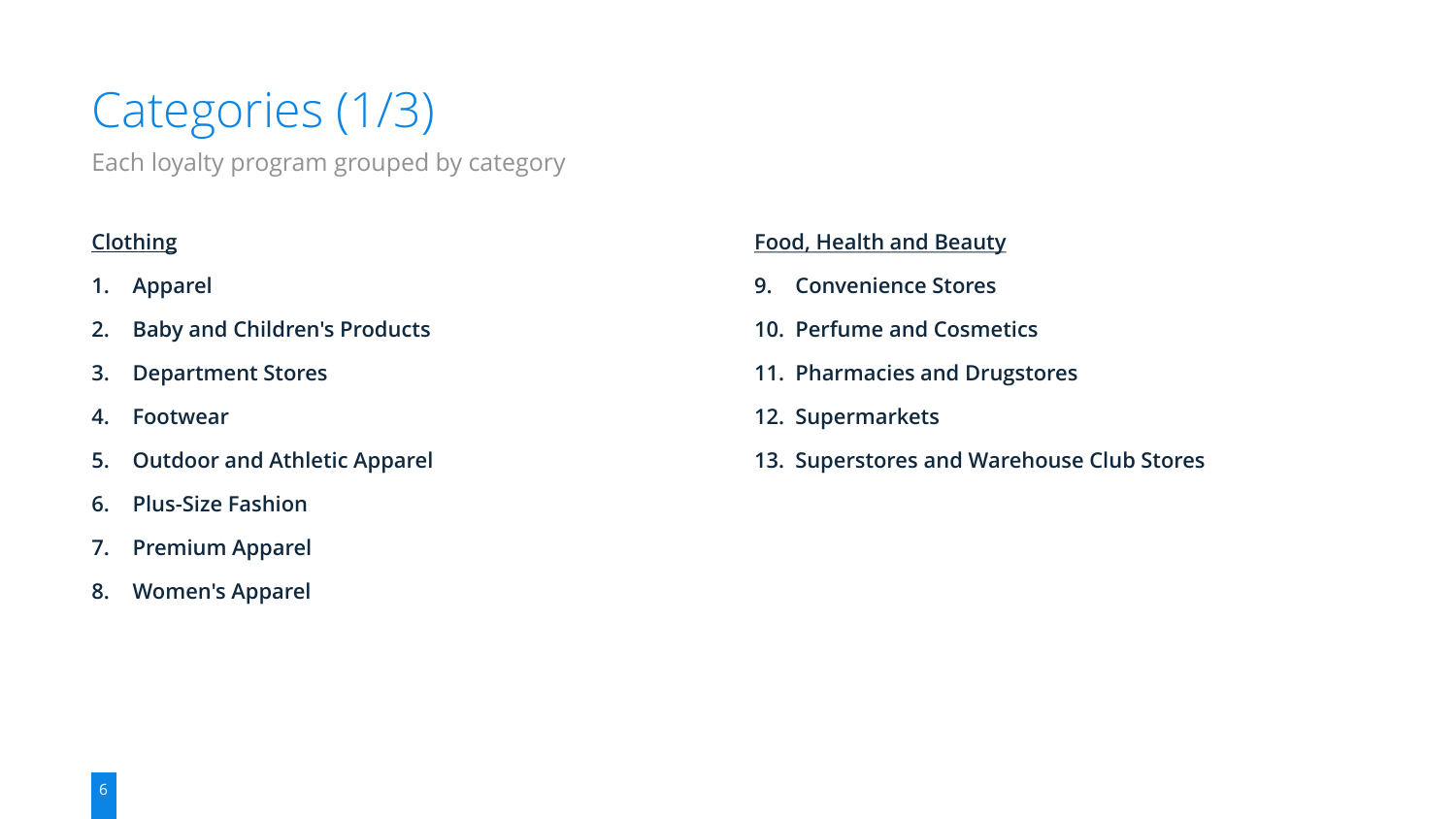# Categories (2/3)

Each loyalty program grouped by category

#### **Home Goods**

- **14. Bookstores**
- **15. Consumer Electronics**
- **16. Home Furnishing Stores**
- **17. Home Goods and Decor**
- **18. Home Improvement Stores**

#### **Restaurants and Catering**

- **19. Bagel and Sandwich Chains**
- **20. Casual Dining Restaurant Chains**
- **21. Coffeehouse Chains**
- **22. Fast-Casual Restaurant Chains**
- **23. Fast-Food Restaurant Chains**
- **24. Ice Cream and Frozen Yogurt Stores**
- **25. Pizza Chains**